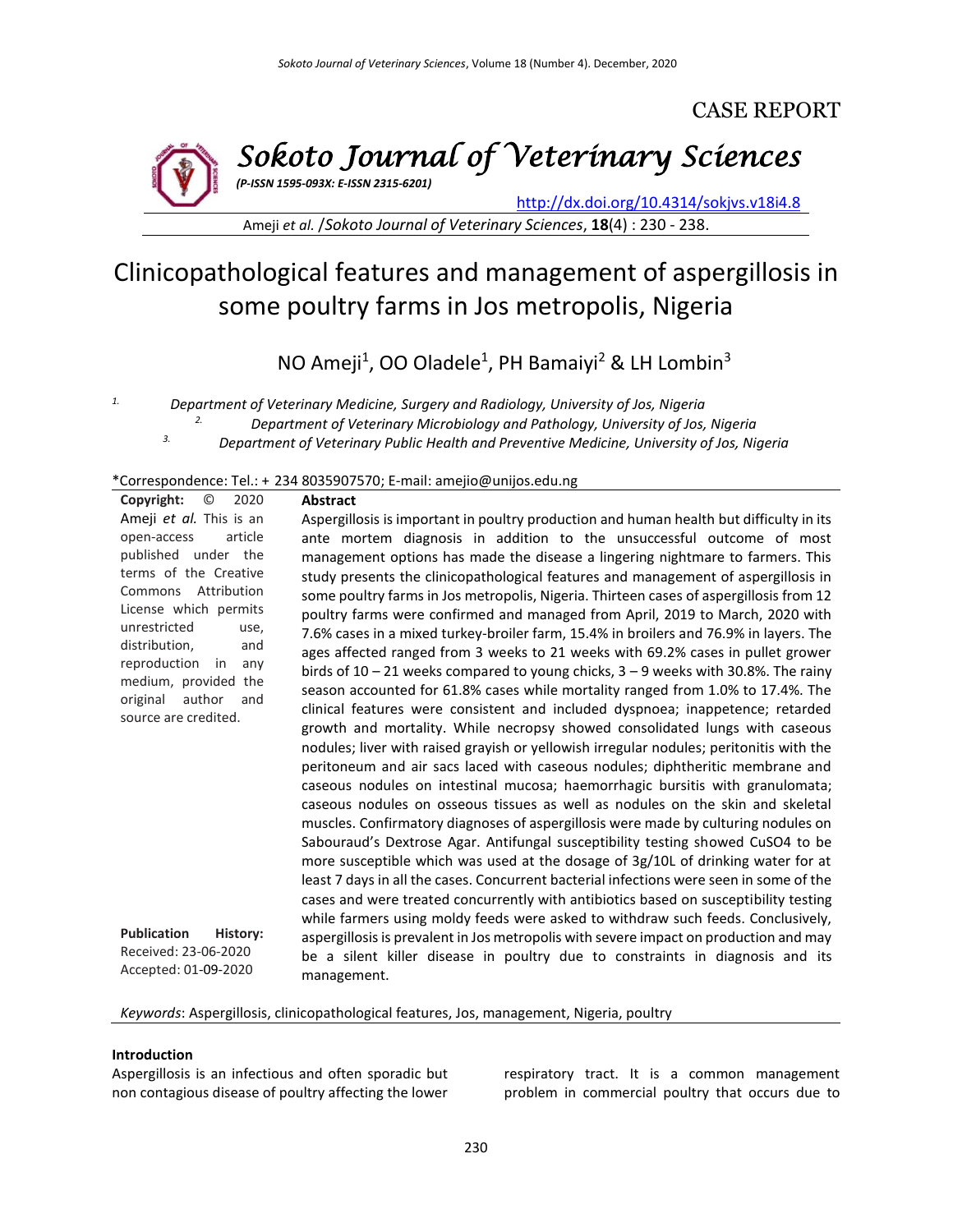immunosuppression of the host or during inhalation of an overwhelming number of fungal spores (Girma *et al*., 2016). The disease can be acute or chronic which may manifest clinically as pulmonary, ocular, disseminated systemic and nervous forms (Dhama *et al*., 2013). The acute form of the disease generally occurs in young birds resulting in high morbidity and mortality while the chronic form is sporadic and generally affects older birds, especially with a compromised immune system due to poor husbandry condition with lesser but lingering mortality (Girma *et al*., 2016). In most outbreaks, mortality ranged between 5 – 90% while age of diseased birds varied from 3 days to 20 weeks (Arṅe *et al*., 2011; Girma *et al*., 2016).

Aspergillosis is caused by *Aspergillus fumigatus* mainly but other species such as *A. flavus, A. niger, A. glaucus, A. nedulans* and *A. terreus* are also found associated with the disease (Arṅe *et al*., 2011). The organisms are common soil saprophytes that grow on organic matter in hot and humid environment and can penetrate egg shell to infect developing embryo with classical lesions post hatch (Girma *et al*., 2016). Sometimes, infected eggs serve as sources of contamination of hatchery equipment with large number of resistant fungal spores. Stress, prolonged use of antibiotics or corticosteroids, concurrent infections, overcrowding, poor nutrition, poor sanitation, poor ventilation and high humidity are factors that predispose to the disease (Arṅe *et al*., 2011; Girma *et al*., 2016).

Aspergillus organisms are important not only for the invasive infections caused in poultry and other animal species including humans but also for the contamination of food with preformed toxins (mycotoxins) which are secondary metabolites that cause mycotoxicosis when consumed (Arṅe *et al*., 2011; Girma *et al*., 2016). Lobna *et al*. (2014) reported that water and feed contaminated by fungal spores contributed to the occurrence of Aspergillosis in birds with the isolation of *Aspergillus spp* from sputum of some poultry farm workers, indicating its public health implication.

The economic loss to farmers caused by aspergillosis is huge because treatment using conventional antifungal agents is often unsuccessful and useless. Apart from mortality as a direct effect, production is greatly affected in terms of low egg production, poor feed conversion and retarded growth rate while air sacculitis and disseminated granulomata often lead to carcass condemnation in poultry meat trade due to public health concern (Arṅe *et al*., 2011).

The organisms are ubiquitous and worldwide in distribution though more common in humid tropical environments like Nigeria where ambient temperature is between  $25 - 37$  °C. Most workers reported occurrence of the disease to be more during the beginning of the rain (spring) and during the fall coinciding with harvest (Dhama *et al*., 2013; Musa *et al*., 2014). Aspergillosis has been reported in most domesticated avian species and production types such as chicken layers, broiler breeders, turkey poults, duck breeders, goslings, great rheas, ostriches, quails as well as pigeons with devastating effects (Martin *et al*., 2007; Arṅe *et al*., 2011).

The organism(s) after the invasion of the respiratory tract is slowly disseminated via haematogrnous route to other body organs eliciting lymphocytic and phagocytic reactions to cause granulomata formation. The granulomata are white to yellow creamy or caseous nodules of varying sizes holding the organisms and are rarely penetrated by drugs (Girma *et al*., 2016).

The refractory response to treatment of aspergillosis using most conventional antifungal drugs has made the disease a lingering nightmare to farmers once preventive measures fail and outbreak occurs (Arṅe *et al*., 2011; Dhama *et al*., 2013; Girma *et al*., 2016). The situation is compounded by the difficulty in early recognition of the disease ante mortem using only clinical features which no doubt might be the cause of the under reporting of the disease. This paper presents the clinicopathological features and management of aspergillosis in some poultry farms in Jos metropolis, Nigeria. The susceptibility pattern of antifungal agents *in vitro* which informed the choice of a particular antifungal agent with good response to treatment is also reported.

# **Case Management**

The study is a prospective case series of aspergillosis in some poultry farms that were presented and managed from April, 2019 to March, 2020 at the Avian and Fish clinic of the Veterinary Teaching Hospital (VTH), University of Jos, Nigeria. Case inclusion criteria were farm owners' complaints or clinical signs of respiratory distress, retarded growth, low production and persistent mortality in the face of antibiotic treatment as well as nodular lesions within lungs and other tissues at necropsy. The clinical features, gross pathological lesions, epidemiological features especially season of occurrence and ages of affected birds, diagnostic characteristics as well as responses to treatment and control of such cases were considered. Confirmed cases of aspergillosis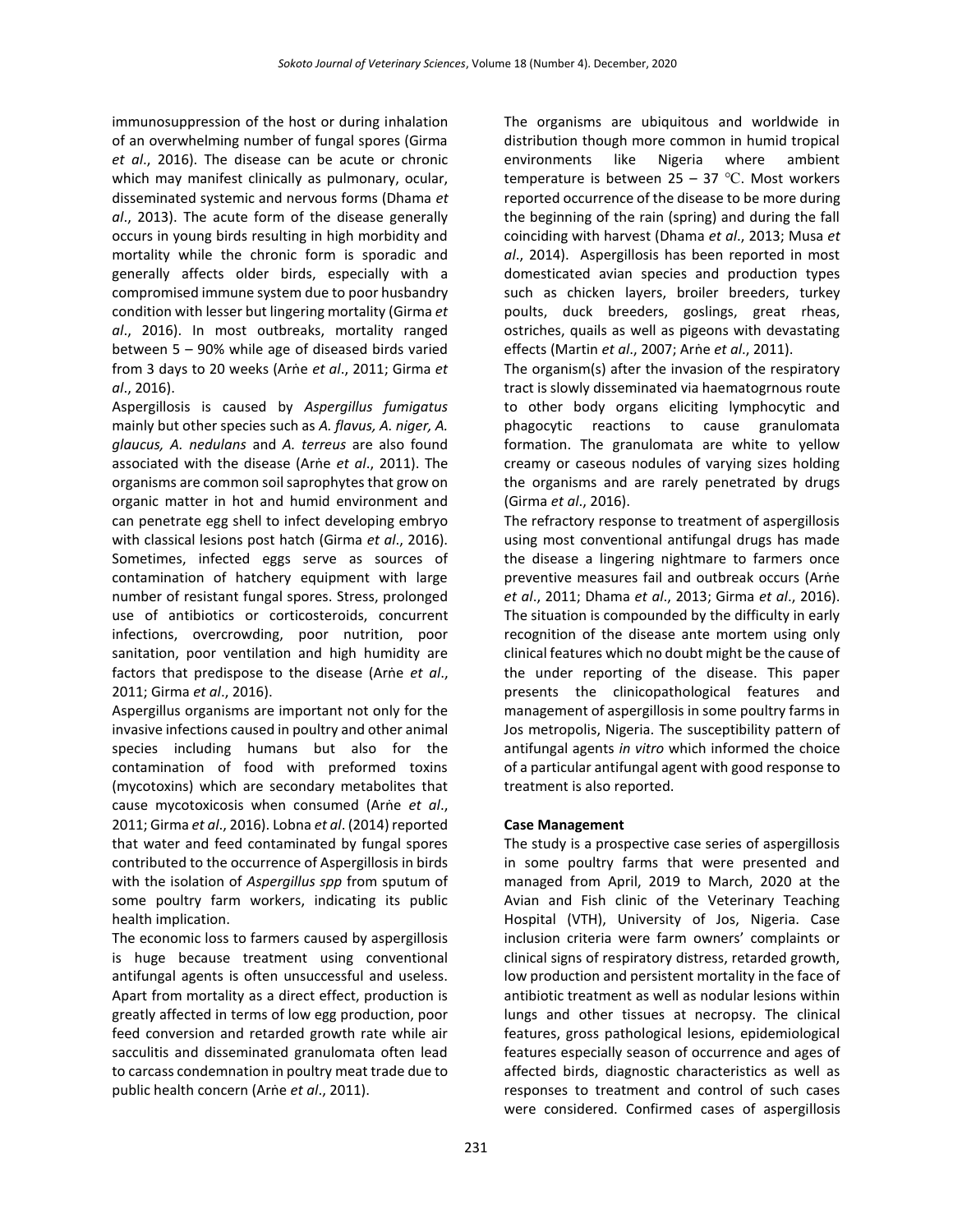were also subjected to antifungal susceptibility testing to make the best choice for therapy.

## *Case 1*

*Case history:* On 08-05-2019, two dead birds from a flock of 12 weeks old 2,500 brown pullets that were sourced from Zartech hatchery in Ibadan, Oyo State were presented to the VTH, University of Jos, Nigeria with the chief complaint of persistent daily mortality for up to 2 weeks. The flock had been under treatment with Doxygen® (Gentamicin and Doxycycline) for up to a week but no improvement. The mortality pattern never exceeded two but had been consistent daily with about 25 (1.0%) birds lost from the flock. The vaccinations were up to date with the last one being an inactivated mesogenic NDV-K at 9 weeks of age. It was further revealed that the birds were fed with self-formulated feed using commercial protein concentrate mixed with maize, rice bran and palm kernel cake (PKC). The client mentioned that the PKC had been in storage for over 2 years.

## *Case 2*

*Case history:* On 23-5-2019, three dead birds from a flock of six weeks old, 600 brown pullets sourced from Amo hatchery in Ibadan, Oyo State were presented to the VTH, University of Jos with the complaints of huddling together, drop in feed intake and mortality. The mortality is sporadic and staggering with a total of 11 birds (1.8%) lost before presentation. The birds were vaccinated with Livacox ® (Coccidiosis vaccine) while Gumboro and ND La Sota vaccinations were also done twice. The birds were fed on commercial finished feed.

# *Case 3*

*Case history:* On 23-07-2019, six dead birds from a flock of 16 weeks old 3,000 brown pullets were presented to the VTH, University of Jos with the complaints of reduced feed intake, coughing and daily mortality. The mortality has been on for a week and about 50 birds (1.6%) had died in the flock. The vaccination was up to date but due to the persistent mortality, the 3 in 1 (combined ND, EDS-70 and IB) vaccination could not be given. The farmer compounds feed with local feed ingredients for the birds.

# *Case 4*

*Case history:* On 02-08-2019, two dead birds from an initial flock of 1000, four weeks old brown pullets were presented to the VTH, University of Jos with the complaints of huddling together, reduced feed intake and daily mortality. The flock had Gumboro outbreak with current population of birds being 750. The mortality pattern in the last 3 days was 5, 4 and 2 totaling 11 birds (1.5%). The flock had been treated with amoxycol® (amoxicillin and colistin), antiviral solution, multivitamins and presently on an anticoccidial drug. The birds are fed on commercial finished feed.

## *Case 5*

*Case history:* On 16-08-2019, five carcasses from a flock of 21 weeks old 1000 brown pullets were presented to the VTH, University of Jos with the complaints of coughing, reduced feed intake and daily mortality. The birds were purchased at point of lay but were stunted and had not come into lay as at the time of presentation. The mortality pattern in the last five days ranged from 3 to 7 birds per day with a total of 24 birds (2.4%) lost within a week. The entire medication and vaccination history were not certain but birds had received ciprofloxacin, anticoccidial and currently on tylosin.

## *Case 6*

*Case history:* On 20-08-2019, three carcasses from a flock of 12 weeks old, 3000 brown pullets were presented to the VTH, University of Jos with the chief complaints of reduced feed intake and sudden mortality. The vaccinations are up to date and the birds' beaks were trimmed a week earlier. The birds are fed with commercial finished feed. The mortality had been increasing since first noticed almost a week before presentation with 37 birds (1.2%) lost from the flock.

# *Case 7*

*Case history:* On 11-10-2019, four carcasses from a flock of 10 weeks old, 500 brown pullets were presented to the VTH, University of Jos with the complaint of persistent and rising mortality in spite of different antibiotic therapy close to two weeks. The vaccinations were done up to six weeks of age with the last vaccine being NDV – Komarov. The flock was presented about a week earlier with prescription made to treat coccidiosis and colibacillosis using amprolium and streptomycin which the farmer complied. Mortality has been staggering with about 50 birds (10%) lost within the last two weeks. The farmer compounds his chickens feed with ingredients sourced locally.

# *Case 8*

*Case history:* On 18-10-2019, one live broiler of 12 weeks old and two live adult turkeys of 32 weeks old were presented to the VTH, University of Jos with the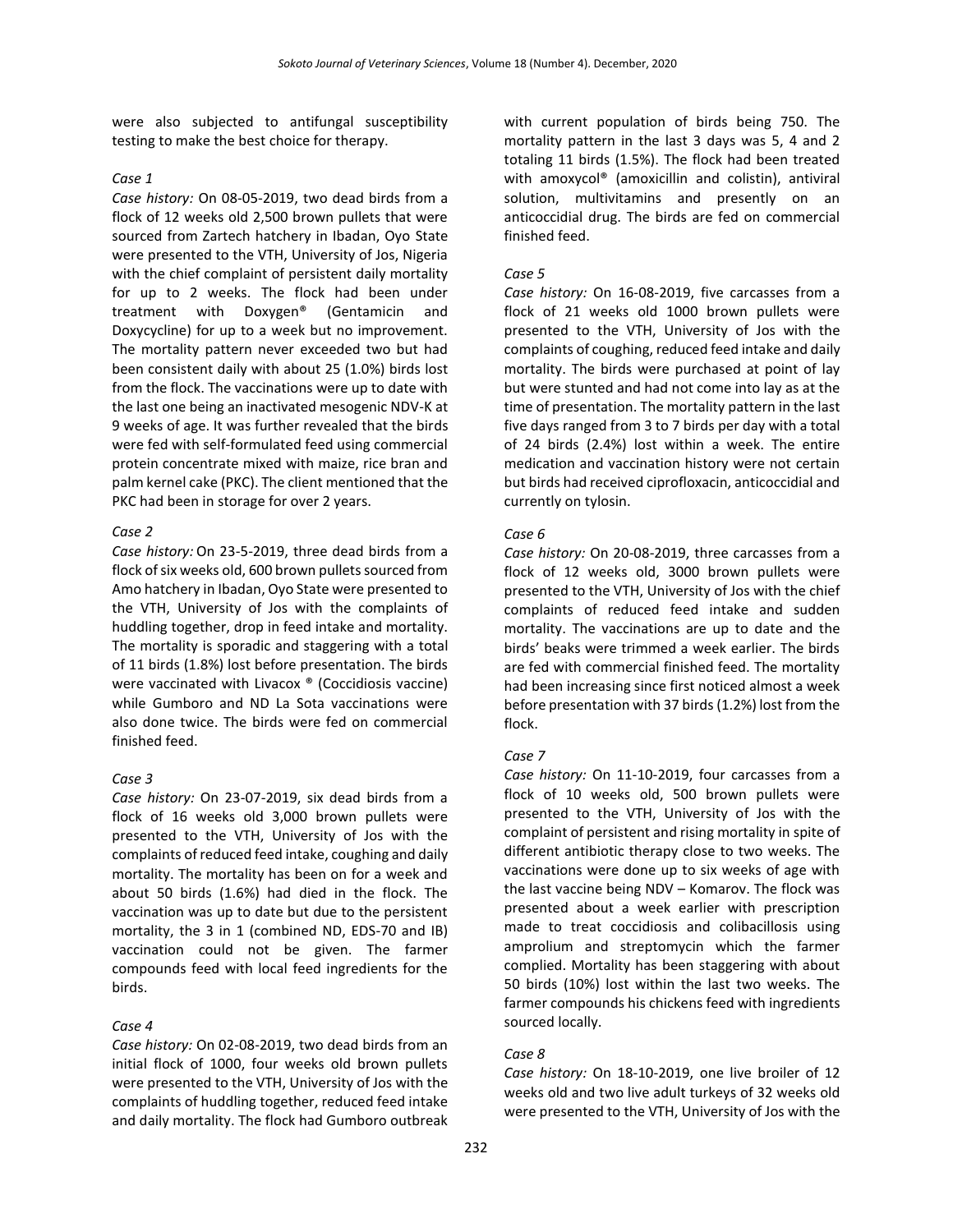complaints of sudden death of one broiler chicken and gasping for breath in the turkeys. The broiler chickens and adult turkeys were being reared together in a flock of eight mixed birds made up of three broiler chickens and five turkeys on a free run in the compound and fed sometimes with maize offal and whole grains.

#### *Case 9*

*Case history:* On 12-11-2019, two carcasses from a flock of three weeks old, 50 broiler chickens were presented to the VTH, University of Jos with the complaints of inactivity, sneezing and mortality. The birds had been vaccinated against Gumboro disease about a week ago and some antibiotic medications were given but no improvement. So far, five birds had died (10%). The birds were fed with commercial finished feed.

## *Case 10*

*Case history:* On 9-12-2019, three carcasses from a flock of 16 weeks old, 1,600 brown pullets were presented to the VTH, University of Jos with the complaints of rising mortality and non-response to antibiotic treatment. There was an outbreak of suspected aspergillosis in another batch of birds in this particular farm earlier. The birds were fed with self-formulated feed using commercial protein concentrate mixed with maize, rice bran and wheat offal.

# *Case 11*

*Case history:* On 23-12-2019, five carcasses from a flock of 10 weeks old, 900 brown pullets were presented to the VTH, University of Jos with the complaints of coughing and daily mortality. The mortality rate was 4.4% with the loss of 40 birds in the last 3 days before presentation. The vaccinations were up to date. The birds were fed on selfformulated feed with ingredients sourced locally.

# *Case 12*

*Case history:* On 9-02-2020, two carcasses from a flock 11 weeks old, 60 broiler chickens were presented to the VTH, University of Jos with the complaints of coughing, diarrhea and mortality. About 10 birds (16.7%) had been lost before presentation. The birds were fed with commercial finished feed mixed with maize offal.

#### *Case 13*

*Case history:* On 15-02-2020, three carcasses from a flock of eight weeks old, 500 brown pullet chickens were presented to the VTH, University of Jos with the complaints of stunted growth and persistent

mortality. The flock was housed in an old poultry pen which was not used for quite some time though, the farmer claimed to have cleaned up before restocking. The birds were fed on commercial finished feed and mortality commenced shortly after the fowl pox vaccination at 6 weeks of age with the loss of about 15 birds (3%) from the flock.

## *Physical examination*

Apart from the mixed broiler-turkey flock presented live to the VTH, farm visits were made to some farms with suspected cases of aspergillosis and birds were examined clinically. The clinical signs observed were dullness, gasping for breath with opened mouth; continuous hock sitting; closed eyes with a unilateral non retractive nictating membrane and white cheesy exudates underneath the eyelid was observed in one of the turkeys. Other clinical signs seen were coughing, paralysis of wings and feet, retarded growth, greenish diarrhea and loss of weight.

## *Post mortem findings*

The post mortem lesions were consistent and included slightly emaciated carcasses; congested liver with focal nodules; whitish caseous nodules in the lungs and inner portion of the sternum; necrosis of the lungs; generalized whitish nodules of varying sizes on the peritoneum, myocardium and osseous tissues with congested and slightly swollen kidneys (Plate I). Also, in some carcasses there were mottled liver with raised granulomatous nodules; enlarged and haemorrhagic bursa of Fabricius with granulomatous nodules; thickened and cloudy airsacs laced with numerous nodules; congested kidneys with caseous nodules; suffusion of the duodenal mucosa; greenish mucoid enteritis (Plates IIa & IIb).

Other lesions were fibrinous perihepatitis and pericarditis; raised caseous nodules on the myocardium; consolidated lungs with white focal nodules; erosion of the proventriculus; severe necrosis of the caecal tonsils and haemorrhages in the caeca (Plate IIIa). In addition, there were yellowish caseous nodules on the skin and breast muscle; peritonitis; splenitis; severe air sacculitis; highly congested liver with slight bile imbibition and necrosis in one carcass; diffused petechial haemorrhages and suffusion at the upper part of the proventricular mucosa as well as yellowish caseous nodules on the intestinal mucosa with typhilitis (Plate IV).

# *Diagnosis*

Based on the history of self-feed formulation using PKC of long storage and other locally sourced feed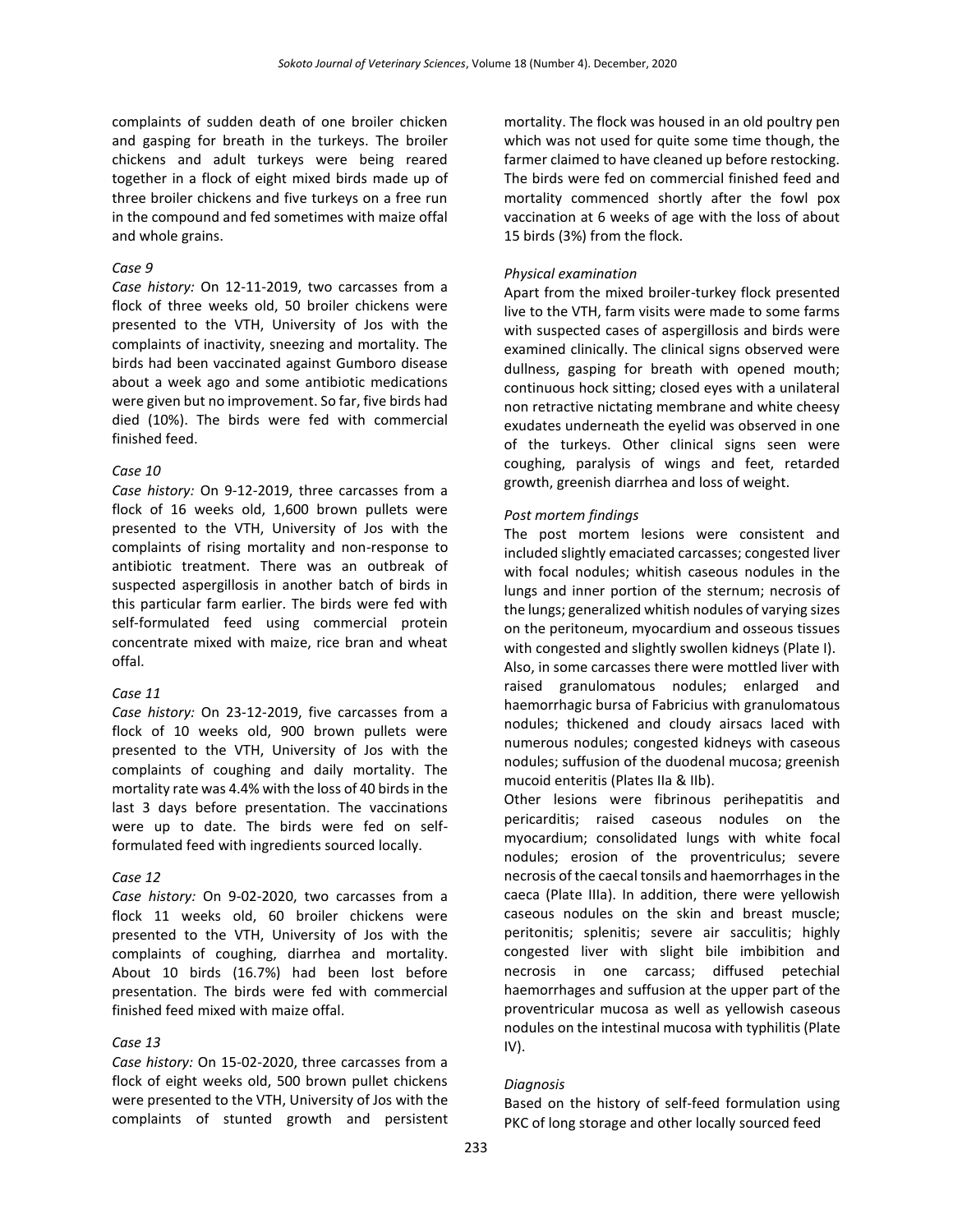ingredients, vaccination or disease induced stress, prolong use of antibiotics without response and necropsy lesions, tentative diagnoses of Aspergillosis were made in all the cases. Lungs samples and nodules from other visceral organs were sent to the microbiology laboratory of the VTH, University of Jos to be cultured on Sabouraud's Dextrose Agar (SDA) for fungal isolation and identification. Liver, spleen, heart and tracheal exudates were also sent for bacterial culture to isolate and identify any mixed bacterial infections.

All cases were assessed to see the variation in case distribution based on type of poultry production, age of birds affected and season of disease occurrence among others (Table 1).

*Laboratory investigations* Lungs, other affected tissues with nodular lesions from some striking cases and feed samples consumed by birds from such farms were sent to the microbiology laboratory for isolation and identification of the causative organisms. A portion of those samples were processed and cultured on Sabouraud's Dextrose Agar (SDA) at 37  $\mathrm{C}$  for 4 – 5 days. The fungal growths on SDA was



Plate I: Generalized yellowish cheesy and caseous nodules in the liver, lungs, kidneys and osseous tissue (arrows) from a flock of 12 weeks old 2,500 brown pullets (A and B)



**Plate II:** Liver, consolidated lungs and heart with cheesy nodules(arrows) in a 6 week-old pullet with Aspergillosis (A). Nodular lesions in the spleen and bursa of Fabricius from the 11-week-old broiler with Aspergillosis (B)



Plate III: Whitish nodules on air sac and lung in chicken (A). Lung tissue with nodules from a case of Aspergillosis in a 16-week-old brown layer yielded high growth of *Aspergillus fumigatus* on SDA (B)

**Table 1:** Distribution of cases of Aspergillosis based on age and season on some poultry farms in Jos metropolis, Nigeria

| Type of poultry |            | Ages of birds affected |            | Season of occurrence |                 |              |
|-----------------|------------|------------------------|------------|----------------------|-----------------|--------------|
| <b>Broilers</b> | Lavers     | Mixed                  | 3 – 9weeks | 10 – 21 weeks        | April - October | Nov. – March |
| $2(15.4\%)$     | 10 (76.9%) | 1 (7.7%)               | 4 (30.8%)  | $9(69.2\%)$          | 8 (61.5%)       | 5(38.5%)     |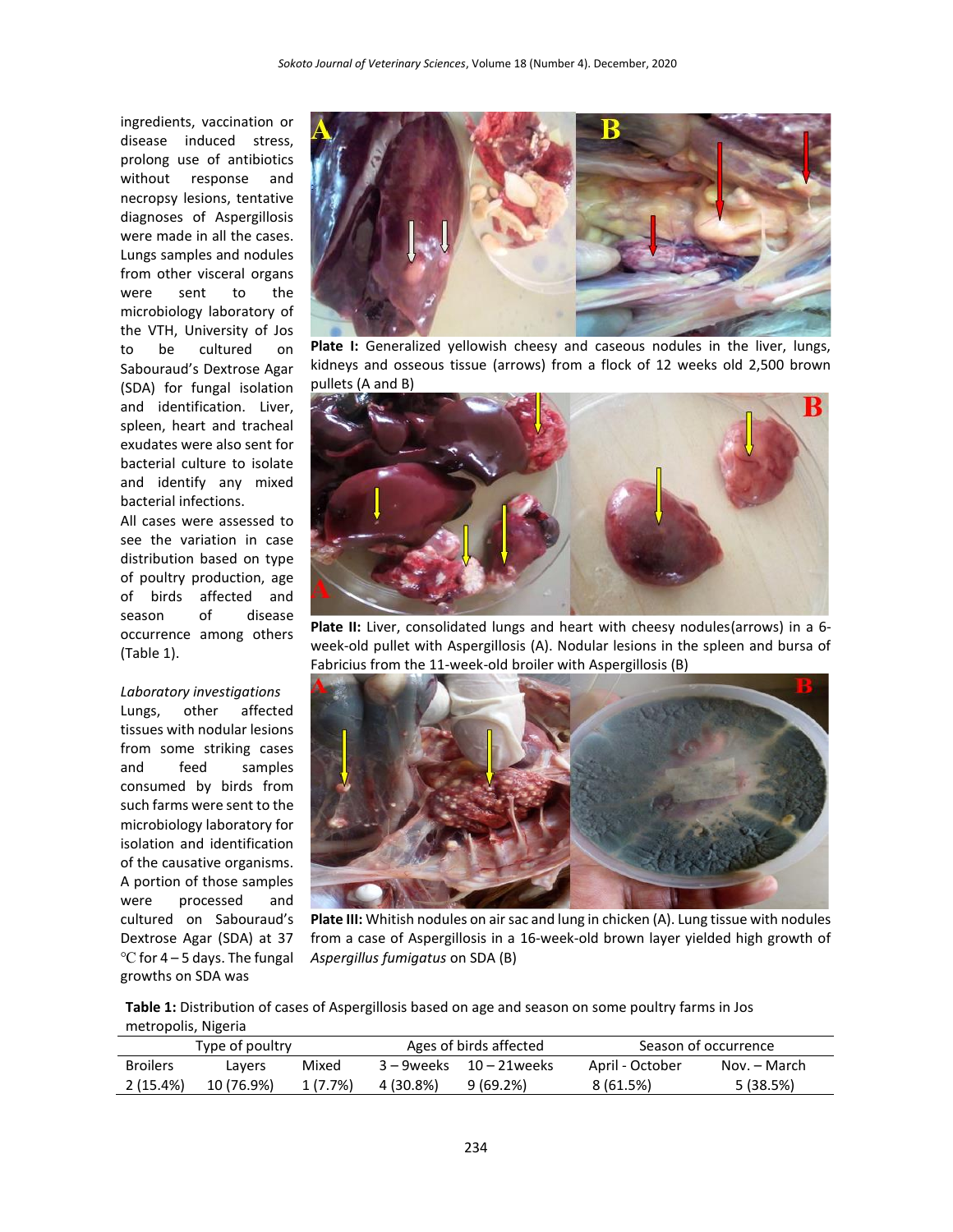viewed on the surface and reverse side for fungal morphology and stained with lactophenol cotton blue then, examined with the light microscope at x40 magnification (Plate VI).

The remaining portion of the tissues were processed and cultured for bacterial growth on Nutrient Agar and incubated at 37 ℃ for 24 – 48 hours. Bacterial isolates were examined for colonial morphology, stained with Gram's stain and subjected to other biochemical tests for identification.

## *Antimicrobial susceptibility testing*

The fungal and bacterial isolates were subjected to antimicrobial susceptibility testing with in-house made fungal and bacterial antimicrobial discs using the principle of Kirby-Bauer disc diffusion method (CLSI, 2015). The discs were made from sterile Whatman filter paper impregnated with between  $10 - 50$  µg of antibiotics and between 10 – 20 µg of antifungal agents (Plate Vb). The antifungal agents used were fluconazole (20 µg); Nystatin (20  $\mu$ g); Itraconazole (10  $\mu$ g) and CuSO4  $(10 \mu g)$  while antibacterial agents used were gentamicin (10 µg); streptomycin (40 µg); Oxytetracycline (50 µg); Colistin (10 µg) and Enrofloxacin (20 µg).



**Plate IV:** Skeletal muscle (A) and enteric (B) nodules (arrows) associated with Aspergillosis in a 16-week-old brown pullet



**Plate V:** Fluffy, whitish growth of *Aspergillus flavus* with a yellowish centre on SDA from intestinal and muscular nodules from carcass of a 21-week-old brown layer (A). Anti-fungal susceptibility testing of *Aspergillus flavus* on SDA (B)



**Plate VI:** Stained *Aspergillus flavus* with lactophenol cotton blue showing conidiophores with flask shaped vesicle bearing conidia on phialides (A). Feed sample from a poultry farm with persistent mortality and drop in egg production yielded growth of several colonies of *Aspergillus flavus; A. niger* and white cottony mold on SDA (B)

The bacterial colonies at the growth phase to be tested were diluted in sterile normal saline to obtain 0.5 McFarland standards and compared using a Wickerham card. The inocula were streaked evenly using sterile swabs on Muller Hinton Agar. The antimicrobial discs were dispensed using sterile forceps on the inoculated agar and incubated at 37 ℃ for 18 – 72 hours (CLSI, 2015).

Antimicrobial susceptibility with a diameter of zone of inhibition (DZI) of 20 – 30mm or more is taken as sensitive; DZI of 15 – 20mm is taken as intermediate while DZI of less than 14mm in diameter is taken as resistant (CLSI, 2015).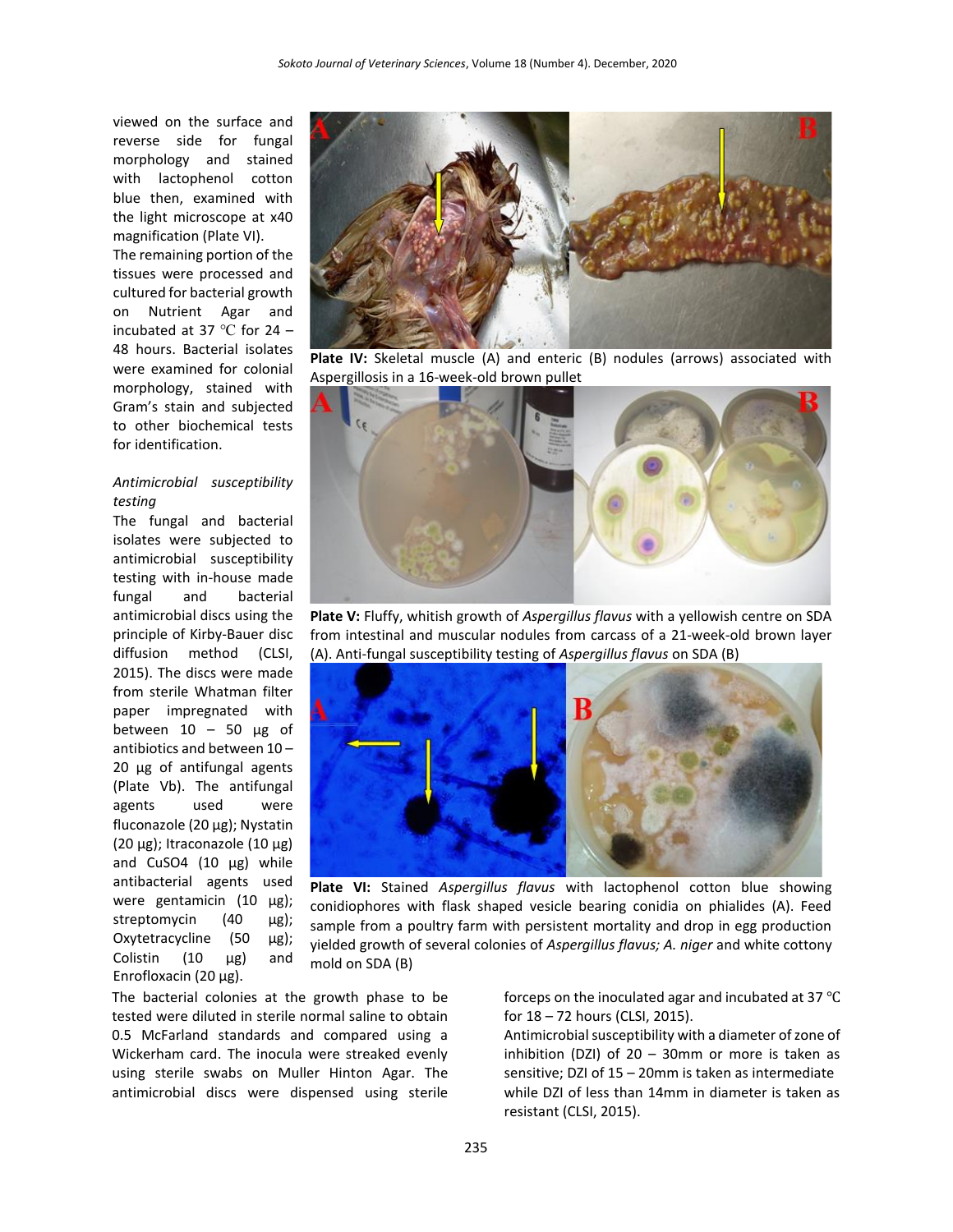| Case           | Fungal organism isolated | Mixed bacterial organism | Treatment                                   |
|----------------|--------------------------|--------------------------|---------------------------------------------|
| $\mathbf{1}$   | Aspergillus fumigatus    | Proteus spp              | CuSO <sub>4</sub> at 3g/10litre for 7 days  |
|                |                          |                          | Doxygen <sup>®</sup> at 1g/2L for 5 days    |
| $\overline{2}$ | Aspergillus fumigatus    | No growth                | CuSO <sub>4</sub> at 3g/10litre for 10 days |
| 3              | Aspergillus fumigatus    | E. coli and Proteus spp  | CuSO <sub>4</sub> at 3g/10litre for 14 days |
|                |                          |                          | Penprovit® at 1g/2L for 5 days              |
| 4              | Aspergillus flavus       | No growth                | CuSO <sub>4</sub> at 3g/10litre for 7 days  |
| 5              | Aspergillus fumigatus    | Salmonella spp           | CuSO <sub>4</sub> at 3g/10litre for 7 days  |
|                |                          |                          | Enrocare <sup>®</sup> at 2ml/4L for 7 days  |
| 6              | Aspergillus fumigatus    | Klebsiella spp           | CuSO <sub>4</sub> at 3g/10litre for 7 days  |
|                |                          |                          | Enrocare <sup>®</sup> at 2ml/4L for 5 days  |
| 7              | Aspergillus fumigatus    | Klebsiella spp           | CuSO <sub>4</sub> at 3g/10litre for 7 days  |
|                |                          | and E. coli              | Colistin 4800° at 1g/3L for 5 days          |
| 8              | Aspergillus fumigatus    | No growth                | CuSO <sub>4</sub> at 3g/10litre for 7 days  |
| 9              | Aspergillus fumigatus    | E. coli                  | CuSO <sub>4</sub> at 3g/10litre for 7 days  |
|                |                          |                          | Doxygen <sup>®</sup> at 1g/2L for 5 days    |
| 10             | Aspergillus fumigatus    | Staphylococus spp        | CuSO <sub>4</sub> at 3g/10litre for 7 days  |
|                |                          |                          | Penprovit® at 1g/1.5L for 5 days            |
| 11             | Aspergillus flavus       | No growth                | CuSO <sub>4</sub> at 3g/10litre for 7 days  |
| 12             | Aspergillus niger        | E. coli                  | CuSO <sub>4</sub> at 3g/10litre for 10 days |
|                |                          |                          | Enrocare® at 2ml/4L for 5 days              |
| 13             | Aspergillus flavus       | Proteus spp              | CuSO <sub>4</sub> at 3g/10litre for 10 days |
|                |                          |                          | Enrocare <sup>®</sup> at 2ml/4L for 5 days  |

**Table 2:** Fungal and bacterial isolates from each case and the therapeutic agent effectively used for management via drinking water

Keys: Doxygen<sup>®</sup> (Doxycycline & Gentamicin). Enrocare® (Enrofloxacin 20%). Penprovit® (Penicillin, streptomycin, erythromycin, vitamins). Colistin 4800® (Colistin 4800 iu)

#### *Laboratory results and management*

The culture of nodular tissues from the cases on SDA showed the isolation and identification of *Aspergillus fumigatus* in nine (69.2%) of the cases, *A. flavus* in three (23.1%) of the cases and *A. niger* in one (7.7%) of the cases (Plates IIIb, Va and VI; Table 2). Also, bacterial isolates were obtained in nine of the cases indicating mixed infection while four of the cases yielded no bacterial growth (Table 2).

The cases were managed based on antimicrobial susceptibility testing using CuSO4 at 3g/10 litters of drinking water for at least 7 days and appropriate antibiotic in mixed infection for at least 5 days (Plate Vb; Table 2).

#### **Discussion**

The high incidence of the cases of aspergillosis as seen from this study underscored the impact of the disease on poultry production in Jos metropolis. Some farms where these cases were reported had history of selfmilling of feed while the remainder cases could be attributed to flaws in management practices such as poor litter, stress and immunosuppression from the effect of other diseases as well as prolonged use of antibiotics which were consistent with other reports elsewhere (Arṅe *et al*., 2011; Girma *et al*., 2016). Farmers go into self-feed formulation and milling as a means of cutting down the cost of their production for maximum profit. Hence, such farmers may buy feed ingredients with high moisture content during harvest season at low cost for storage with concomitant buildup of fungal organisms on the ingredients before their eventual use in feed making (Aliyu *et al*., 2016).

The occurrence of aspergillosis as seen in this report showed seasonal variation as reported by other workers (Arṅe *et al*., 2011; Musa *et al*., 2014; Girma *et al*., 2016). The fungal organisms that cause the disease are ubiquitous and can cause disease any time that any of the predisposing factors are available in the environment. However, they multiply more rapidly in a hot humid environment especially during the rainy season when moisture and substrates to support their growth is high (Dhama *et al*., 2013). Other workers strongly argue against the seasonal occurrence on the ground that the low number sometimes may be due to the difficulty in recognizing and diagnosing the disease ante mortem. This is in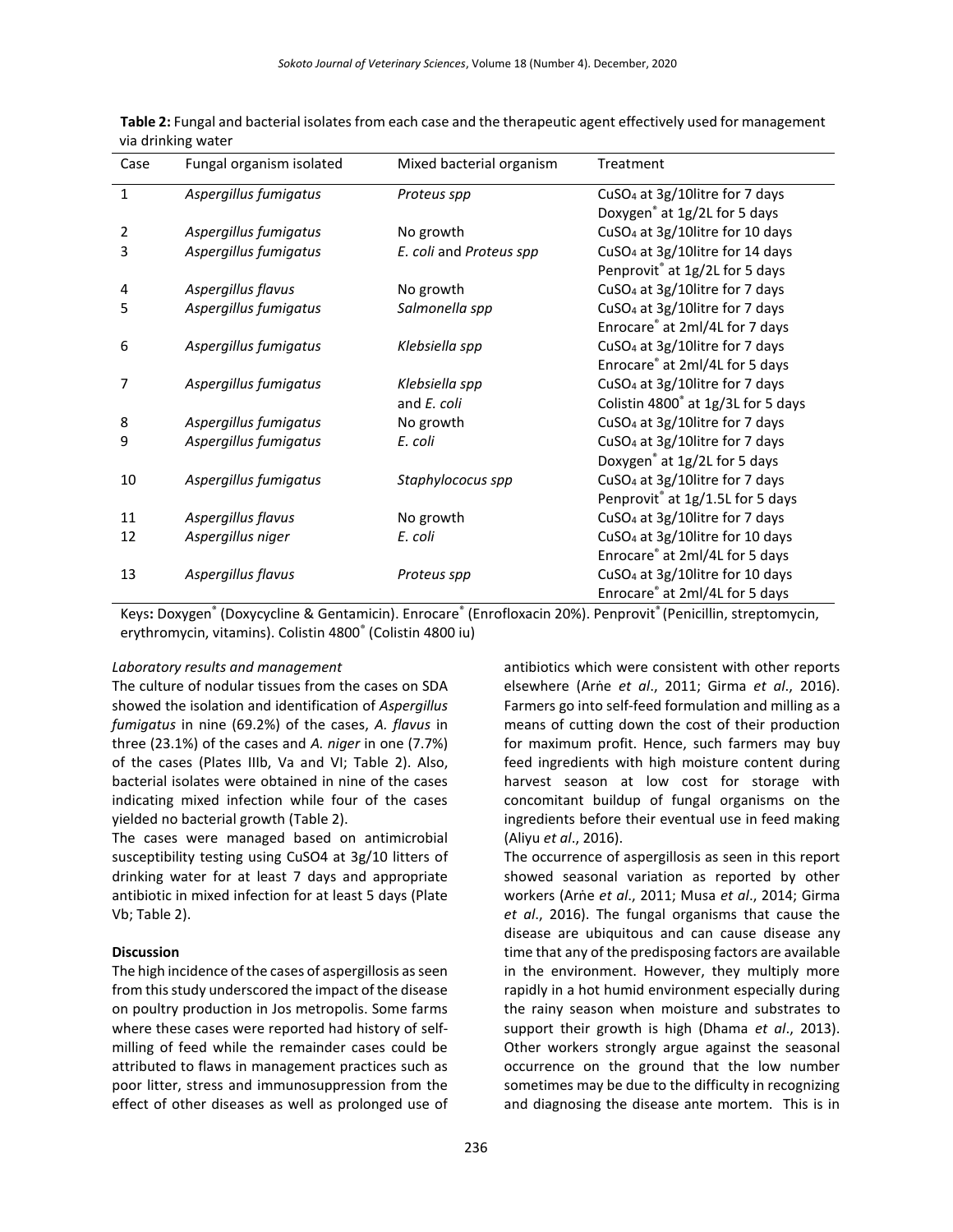addition to the disease being non-contagious and affects a few flock members at a time which may contribute to its negligence and under reporting (Girma *et al*., 2016).

The type of poultry and age of birds affected as seen in this study underscored the economic impact of aspergillosis on poultry production. Egg laying birds were affected more by the disease with severe losses at the growing stage and just before onset of production. It is generally believed that the disease affecting birds of this age cluster is the chronic form with low morbidity but more devastating with lingering mortality due to immunosuppression (Arṅe *et al*., 2011; Dhama *et al*., 2013).

The prevalence of aspergillosis among young birds in this study is low probably due to difficulty in diagnosis and under reporting. The form of the disease in young birds is acute with high mortality but the absence of specific signs and lesions may cause it to go unnoticed or taken as another disease (Arṅe *et al*., 2011).

Aspergillosis primarily affects the lower respiratory tract but can become disseminated via the blood stream to other organs of the body including the brain with neurologic signs (Dhama *et al*., 2013). This study reports localized respiratory, disseminated intestinal and cutaneous aspergillosis which were earlier thought to be rare (Musa *et al*., 2014).

Most of the cases yielded bacterial growth indicating a mixed infection but it was difficult to tell which was secondary to the other. However, the fact that most farmers use cocktail of antibiotics without appropriate prescription or antibiotic susceptibility testing could make a primary infection intractable and lead to persistence with resultant alteration of host's microflora. The study also indicated the benefits of the concurrent use of antifungal agents with susceptible antibiotics against mixed or secondary bacterial infection compared to the benefits with any of the antimicrobial agents used alone. The use of antibiotic to treat concomitant bacterial infection in the case of aspergillosis has been advocated and practiced over sometimes (Dhama *et al*., 2013).

In this study, *Aspergillus fumigatus* species was isolated in most of the cases reported (69.2%) over others, a finding which was consistent with the reports of other workers (Arṅe *et al*., 2011; Dhama *et al*., 2013; Musa *et al*., 2014). It has been shown that *Aspergillus fumigatus* has smaller microconidia of about  $2 - 3$  µm that are able to bypass the mucociliary activity of the upper respiratory tract to initiate infection over other species with macroconidia that are easily trapped in the ciliary mucus (Arṅe *et al*.,

2011). In immucompromised birds, the clearance activity of the broncho-alveolar lymphoid tissue (BALT) in response to fungal pathogenesis is not efficient once the primary mucosal defense fails. In addition, it has been proven that *Aspergillus fumigatus* and *A. flavus* can resist cellular apoptosis and phagocytosis once infection is initiated to undergo haematogenous spread to other organs (Arṅe *et al*., 2011; Dhama *et al*., 2013).

All the cases except one that was represented 4 weeks later were successfully treated once with copper sulphate (CuSO4). The benefits of CuSO4 in treating fungal and some bacterial infections have been known for quite some time (Dhama *et al*., 2013; Musa *et al*., 2014). This is encouraging as there are few veterinary antifungal agents that are effective and the human antifungal agents often used off label, are costly and sometimes, give variable results with relapses (Arṅe *et al*., 2011). Copper sulphate is a biocide with virucidal, fungicidal and bactericidal activities (Angel *et al*., 2018; Lamia *et al*., 2019). It is believed to be effective against the flu virus, methecillin resistant staphylococcus (MRSA), *Clostridium deficile* infection as well as its use in food processing and water purification have been established (Marisol *et al*., 2013).

The mixed bacterial infections were treated concurrently with antibiotics to which the isolates were susceptible, while farmers using moldy feed ingredients were asked to withdraw such feeds. It is important to note that where the bacterial isolate from tissues of birds was susceptible to enrofloxacin, it was not administered at the same time with CuSO4 which has divalent cations that could chelate the drug to reduce its bioavailability.

It is concluded that aspergillosis is prevalent in Jos metropolis and may be a silent killer disease in poultry due to untimely recognition and use of inappropriate antifungal agents. In addition, the study highlighted the success rate of therapy with CuSO4, a cheaper and neglected antimicrobial agent of antiquity that was used based on in vitro susceptibility testing. It is recommended that fungal agents should be considered as frequent causes of disease in poultry due to the indiscriminate use of antibiotics and management errors which may compromise host immunity against fungal infections. Also, the use of CuSO4 should be a treatment option in confirmed cases of aspergillosis in poultry.

#### **Conflicts of interest**

The authors declare that there is no conflict of interest.